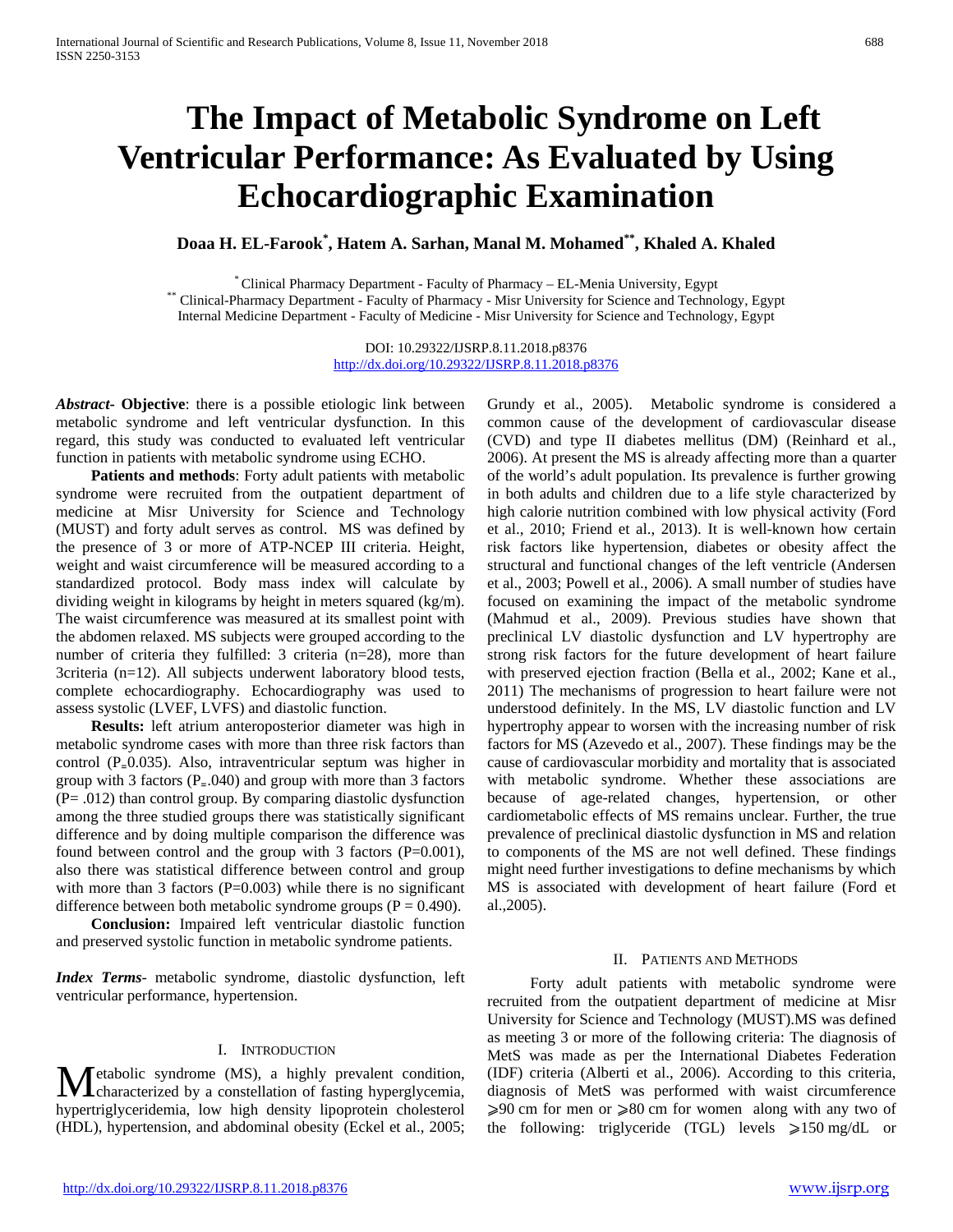treatment for elevated TGL, [HDL Cholesterol](https://www.sciencedirect.com/topics/medicine-and-dentistry/high-density-lipoprotein) (HDLC) levels  $\geq 40$  mg/dL for men or  $\geq 50$  mg/dL for women; blood pressure ⩾130/85 mmHg or undergoing [antihypertensive](https://www.sciencedirect.com/topics/medicine-and-dentistry/antihypertensives) treatment, and fasting blood [glucose](https://www.sciencedirect.com/topics/medicine-and-dentistry/glucose) levels  $\geq 100$  mg/dL or treatment for DM. The anthropometric measurements (height, weight, waist circumference) were taken from all subjects included in the study in order to calculate body surface (BSA) and body mass index (BMI). Regarding laboratory analyses, we used the level of random blood sugar, low and high-density lipoprotein cholesterol (HDL, LDL) and triglycerides. Arterial blood pressure values were obtained by measuring the average value of 2 consecutive measurements in the sitting position with 5 minutes between measurements in the morning hours, obtained by conventional sphygmomanometer.

 The diagnosis of diabetes was based on the criteria of the World Health Organization published in 2006, (WHO Guideline Development Committee., 2006) and arterial hypertension was diagnosed according to recommendations of the European Association for Hypertension in 2007.

 Exclusion criteria will include Patients aged above 70 years, significant coronary artery disease, history of myocardial infarction, cardiomyopathy, valvular heart disease, atrial fibrillation, atrioventricular block and Patients with other secondary causes of hyperlipidemia like hypothyroidism and renal insufficiency.

## **Echocardiographic study**

 Standard trans-thoracic echocardiographic studies with machine-integrated ECG recording were performed using Vivid S5 machines with an M3S matrix array probe with a frequency range from 1.7 to 3.2 MHz (GE Vingmed, Horten, Norway). All studies were done with patients lying in the left lateral decubitus position and breathing quietly. A comprehensive echocardiographic study following standardized protocols (Lang et al., 2015; Rudski et al., 2010) was performed for all subjects and all recorded studies were revised by an echocardiographer accredited by the European Association of Cardiovascular Imaging. From the parasternal window, parasternal short axis views were obtained by placing the transducer in the left third or fourth intercostal space adjacent to the sternum with the knob pointing toward the right shoulder. The transducer was then angulated superiorly and inferiorly to obtain the papillary muscle level. From the papillary muscle level after confirming a true short axis view that was perpendicular to the center of the true long axis of the left ventricle (LV), measurements for the LV posterior wall thickness at end diastole (PWd), interventricular septum at end diastole (IVSd), LV internal dimensions at end diastole (LVEDD) and end systole (LVESD) were obtained. Measurements were made from the leading edge of the septal endocardium to the leading edge of posterior wall endocardium (Lang et al., 2015).

 From the parasternal long axis view, anteroposterior left atrial (LA) diameter was measured perpendicular to the aortic root long axis, at the level of the aortic sinuses by using the leading-edge to leading-edge convention at end systole, just before mitral valve opening representing the maximal LA volume. In addition, aortic root diameter (at the maximal diameter of the sinuses of Valsalva) was obtained from the same view. Sometimes moving the transducer closer to the sternum was done to allow visualization of a longer portion of the ascending aorta and again measurements were made using the leading-edge to leading-edge convention (Lang et al., 2015).

Right ventricular outflow dimension (RVd) was measured in diastole from the parasternal short axis view from the leading edge of anterior wall endocardium to the leading edge of the septal endocardium. Visualization of the RV anterior wall was optimized by placing the transducer in a high left parasternal position as close as possible to the sternal border (Rudski et al., 2010) LV fractional shorting (FS) was assessed, in addition to, LV ejection fraction (LVEF) which was assessed using the Teichholz method. LV mass was calculated using the linear cube method (Lang et al., 2015).

## **Statistical analysis**

 Continuous variables were presented as mean ± standard deviation (SD) and the analysis of equal variance (ANOVA) was used to detect differences between groups as they showed normal distribution. Results with  $p < 0.05$  were considered to be significant.

III. RESULTS:

| variables  | $Control(mean \pm SD)$ | Three factors (mean $\pm SD$ ) | More than three factors | P-value  |
|------------|------------------------|--------------------------------|-------------------------|----------|
| Age        | $48.13 \pm 4.89$       | $54.46 \pm 6.70$               | $53.33 \pm 5.53$        | $.000*$  |
| H(cm)      | $171.70 \pm 9.48$      | $163.88 \pm 6.30$              | $161.83 \pm 6.15$       | $.000*$  |
| Wt(kg)     | $74.58 \pm 11.05$      | $98.33 \pm 17.15$              | $89.17 \pm 11.43$       | $.000*$  |
| BMI        | $25.13 \pm 1.37$       | $36.21 \pm 7.53$               | $33.79 \pm 5.14$        | $.000*$  |
| $WC$ (cm)  | $84.90 \pm 8.21$       | $119.65 \pm 14.36$             | $116.92 \pm 13.94$      | $.000*$  |
| <b>SBP</b> | $116.65 \pm 7.14$      | $147.13 \pm 22.56$             | $149.17 \pm 32.32$      | $.000*$  |
| <b>DBP</b> | $76.63{\pm}4.06$       | $88.95 \pm 10.73$              | $87.50 \pm 13.06$       | $.000*$  |
| <b>RBS</b> | $85.90 \pm 7.90$       | $121.78 \pm 68.66$             | $129.17 \pm 39.21$      | $.003**$ |
| TG         | $131 \pm 17.32$        | $121 \pm 68.66$                | $198.42 \pm 46.67$      | $.001**$ |
| <b>HDL</b> | $51.98 \pm 5.75$       | $43.68 \pm 8.47$               | $39.17 \pm 5.24$        | $.000*$  |

# **Table 1. Comparison of demographic and clinical characteristics.**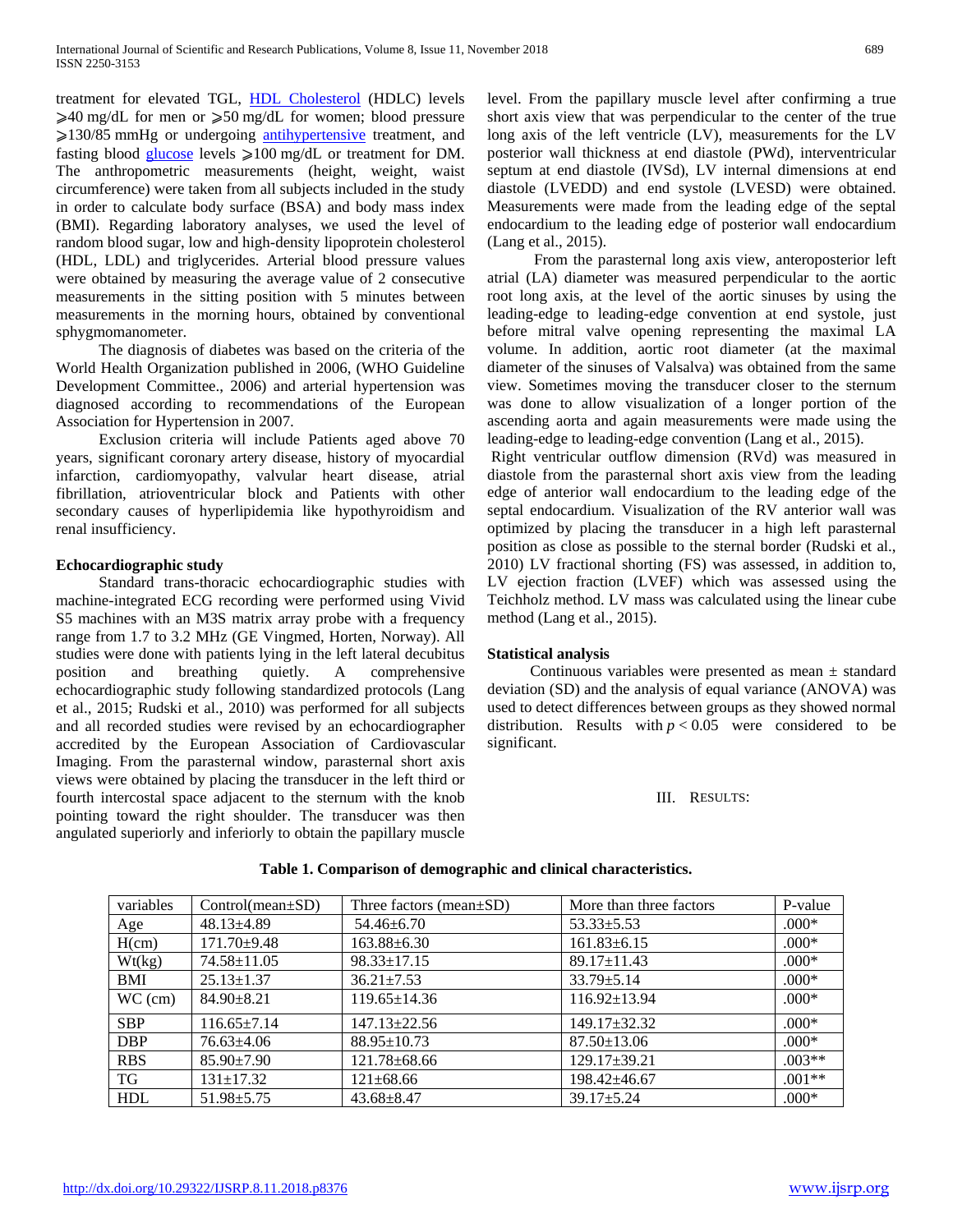MetS: metabolic syndrome; BMI: Body mass index; HDLC: high density lipoprotein cholesterol; SBP: systolic blood pressure; DBP: diastolic blood pressure; RBS: random blood sugar; LDL: low density lipoprotein cholesterol; TG: triglyceride. Indicates a significant *p*-value ( $p < 0.05$ ). P value by ANOVA (\*); P value by Kruskal-Wallis Test (\*\*).



**Figure (1): Effect of increase number of metabolic syndrome factors on high density lipoprotein**

| Sex    | Control<br>N | $\%$  | 3 factors |       | More<br>factors | than  | three P-value |
|--------|--------------|-------|-----------|-------|-----------------|-------|---------------|
|        |              |       | N         | $\%$  | N               | $\%$  |               |
| Female | 25           | 62.5% | 14        | 50.0% | 8               | 66.7% | .490          |
| Male   | 15           | 37.5% | 14        | 50.0% |                 | 33.3% | .490          |

**Table 1 (b): sex distribution among cases and metabolic syndrome sub groups: -**

 There was no statistically important difference in sex distribution between MS subgroups and controls (P=0.490). Among subjects with MS, 28 of them (70%) had 3 risk factors, and the remaining 12 patients (30%) had more than three risk factors.

 Among the patients with metabolic syndrome, the most common risk factors were high blood pressure (90%), followed by low HDL-C levels (56%), diabetes (47%), hypertriglyceridemia (40%) which were almost equally presented. Comparison of all demographic and clinical

characteristics of the study population are summarized in Table 1.

 If the subgroups with 3 and more than three risk factors are considered separately, distribution of risk factors is different. In this case, in the subgroup with 3 criteria the most common factor was hypertension (93%), low HDL with 39% was in second place, elevated glucose level was third (36%), and higher level of triglycerides had the lowest prevalence (18%). In the subgroup with more than 3 risk factors, low HDL was in first place (91%), hypertension in second place (83%), higher level of triglycerides was third (75%), elevated glucose level was right behind, and had the lowest frequency (58%). Values of all the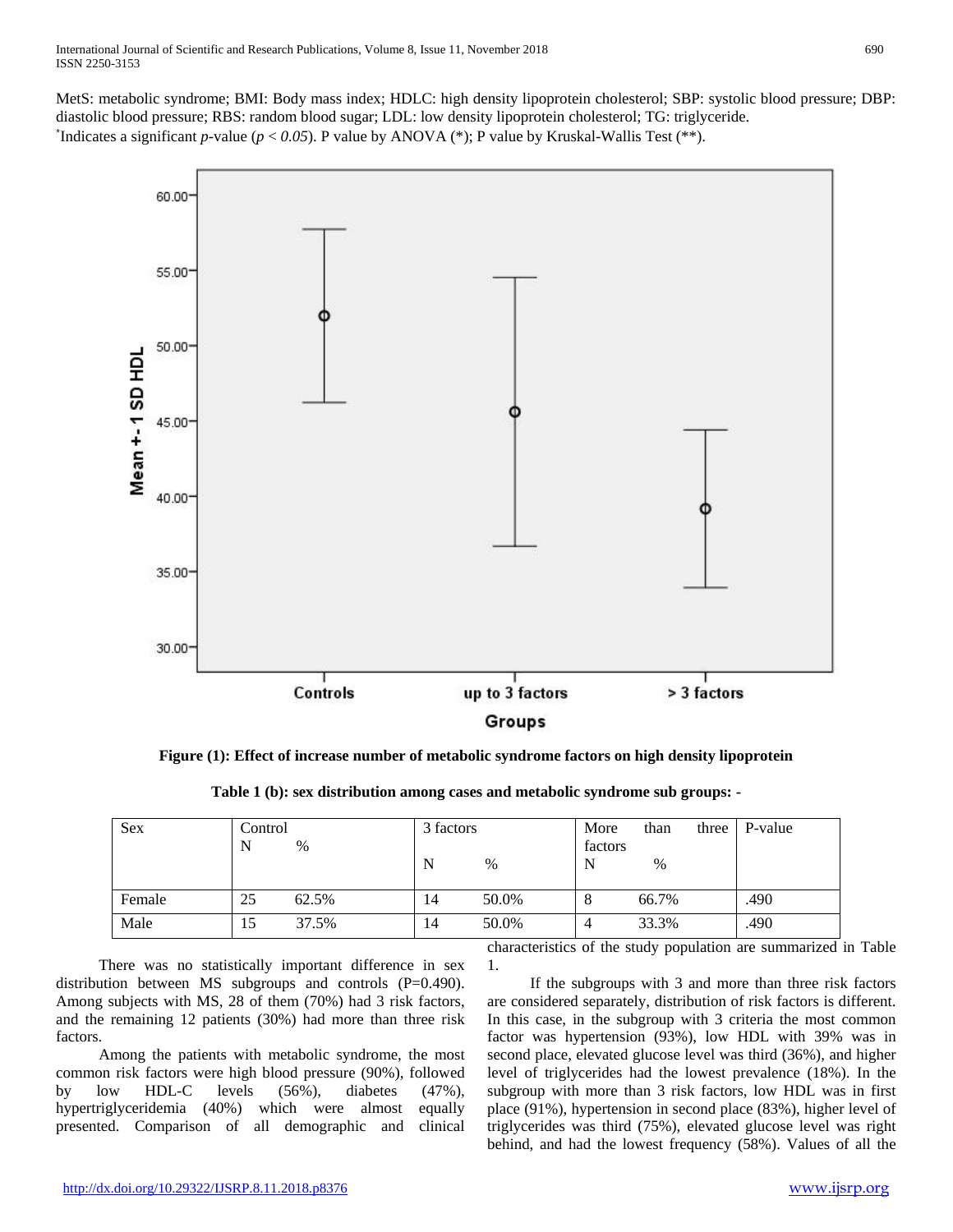parameters of MS were significantly higher in all MS subgroups compared to controls (Table 1). No statistically significant difference was shown in almost all parameters of the metabolic

syndrome subgroups, except for HDL level, which decreases with the increasing number of factors (Fig 1).

| variables  | $Control(mean \pm SD)$ | Case (mean $\pm$ SD) |                                | P-value  |  |
|------------|------------------------|----------------------|--------------------------------|----------|--|
|            |                        | 3 factors            | $\overline{3}$<br>than<br>More |          |  |
|            |                        |                      | factors                        |          |  |
| LVED(mm)   | $46.63{\pm}4.88$       | $48.39 \pm 5.40$     | $45.67 \pm 3.80$               | .198*    |  |
| LVES(mm)   | $28.88 \pm 4.44$       | $30.57 \pm 5.22$     | $28.33 \pm 3.47$               | $.234*$  |  |
| EF%        | $67.30 \pm 5.95$       | $67.79 \pm 9.57$     | $70.42 \pm 5.04$               | $.433*$  |  |
| FS%        | $37.37 \pm 8.29$       | $36.61 \pm 7.71$     | $37.67 \pm 4.31$               | $.892*$  |  |
| LA(mm)     | $33.13 \pm 4.35$       | $35.82{\pm}4.11$     | $33.50 \pm 3.34$               | $.030*$  |  |
| AO(mm)     | 28.78±4.49             | $30.75 \pm 4.44$     | $27.67 \pm 5.45$               | $.099*$  |  |
| <b>IVS</b> | $9.52 \pm 1.61$        | $10.32 \pm 1.59$     | $10.58 \pm 1.08$               | .019**   |  |
| <b>PW</b>  | $9.30 \pm 2.18$        | $10.00 \pm 1.49$     | $9.67 \pm 1.23$                | $.550**$ |  |

|  |  | Table 2: Comparison of Echocardiographic Parameters between Metabolic Syndrome and Non-Metabolic Syndrome Patients |
|--|--|--------------------------------------------------------------------------------------------------------------------|
|  |  |                                                                                                                    |

P value by ANOVA (\*); P value by Kruskal-Wallis Test (\*\*).

LVED: LV end-diastolic diameter; LVESD: LV end-systolic diameter; EF%: ejection fraction; FS: fractional shortening; LA: left atrium; AO: Aortic root dimension, IVS: Interventricular septum; pw: Posterior Wall thickness.

 On comparing absolute echocardiographic measurements in subjects it was found that There were no statistical differences in the LVED ( $P_0$ -0.198), LVES ( $P$ =0.234) between the observed subgroups, nor when compared to the controls (Table 2). LV [ejection fraction](https://www.sciencedirect.com/topics/medicine-and-dentistry/ejection-fraction) was 68.58±8.48 versus 67.30±5.95 with no significant difference between metabolic syndrome subgroups and control  $(p = 0.439)$ . In addition, LV fractional [shortening](https://www.sciencedirect.com/topics/medicine-and-dentistry/ventricle-heart) was 36.92±6.83 in cases versus 37.36±8.29 in control with no significant different between observed metabolic syndrome subgroups and control  $(P= 0.796)$ . Also, there is no significant different between metabolic syndrome patients and control group regarding posterior wall thickness and septal wall thickness.

 However, left atrium anteroposterior diameter was high in metabolic syndrome cases with more than three risk factors than control ( $P_0$ =0.035). Also, intraventricular septum was higher in group with 3 factors ( $P_0$ .040) and group with more than 3 factors  $(P = .012)$  than control group (Figure 2).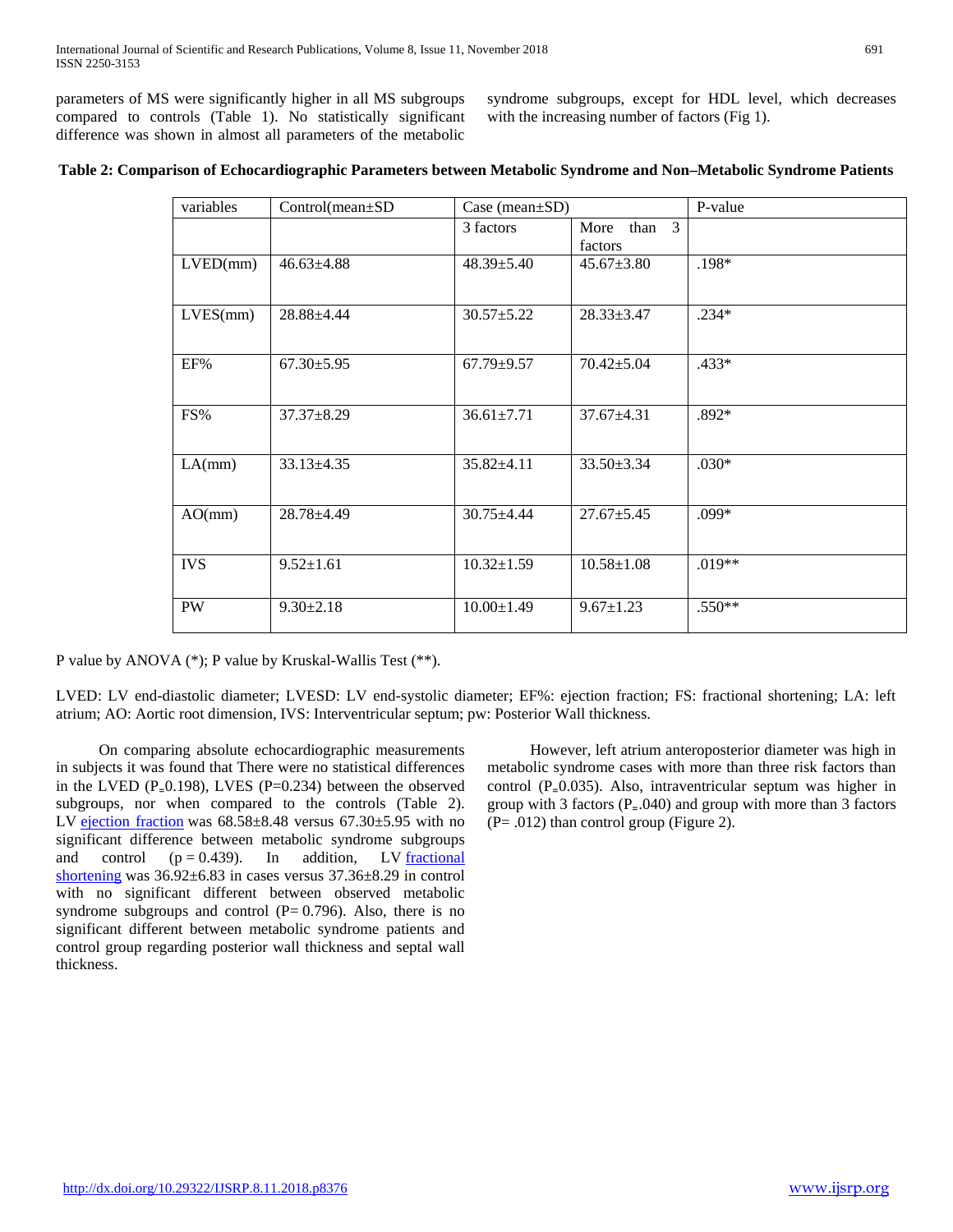

**Figure (2): Effect of metabolic syndrome on intraventricular septum.**

|  |  |  |  | Table 3 a: Diastolic dysfunction among metabolic syndrome cases and controls. |
|--|--|--|--|-------------------------------------------------------------------------------|
|--|--|--|--|-------------------------------------------------------------------------------|

| Diastolic<br>dysfunction | Control |      | 3 factors |      | More<br>three  <br>than<br>factors |      | P-value |
|--------------------------|---------|------|-----------|------|------------------------------------|------|---------|
|                          |         | %    | N         | $\%$ | N                                  | $\%$ |         |
| present                  |         | 7.5  | 18        | 64.3 | $\sigma$                           | 50.0 | < 0.001 |
| absent                   | 37      | 92.5 | 10        | 35.7 | O                                  | 50.0 | < 0.001 |

 By comparing diastolic dysfunction among the three studied groups there was statistically significant difference, however by doing multiple comparison the difference was found between control and the group with 3 factors (P=0.001), also there was statistical difference between control and group with more than 3 factors  $(P=0.003)$  while there is no significant difference between both metabolic syndrome groups ( $P = 0.490$ ) (figure 3).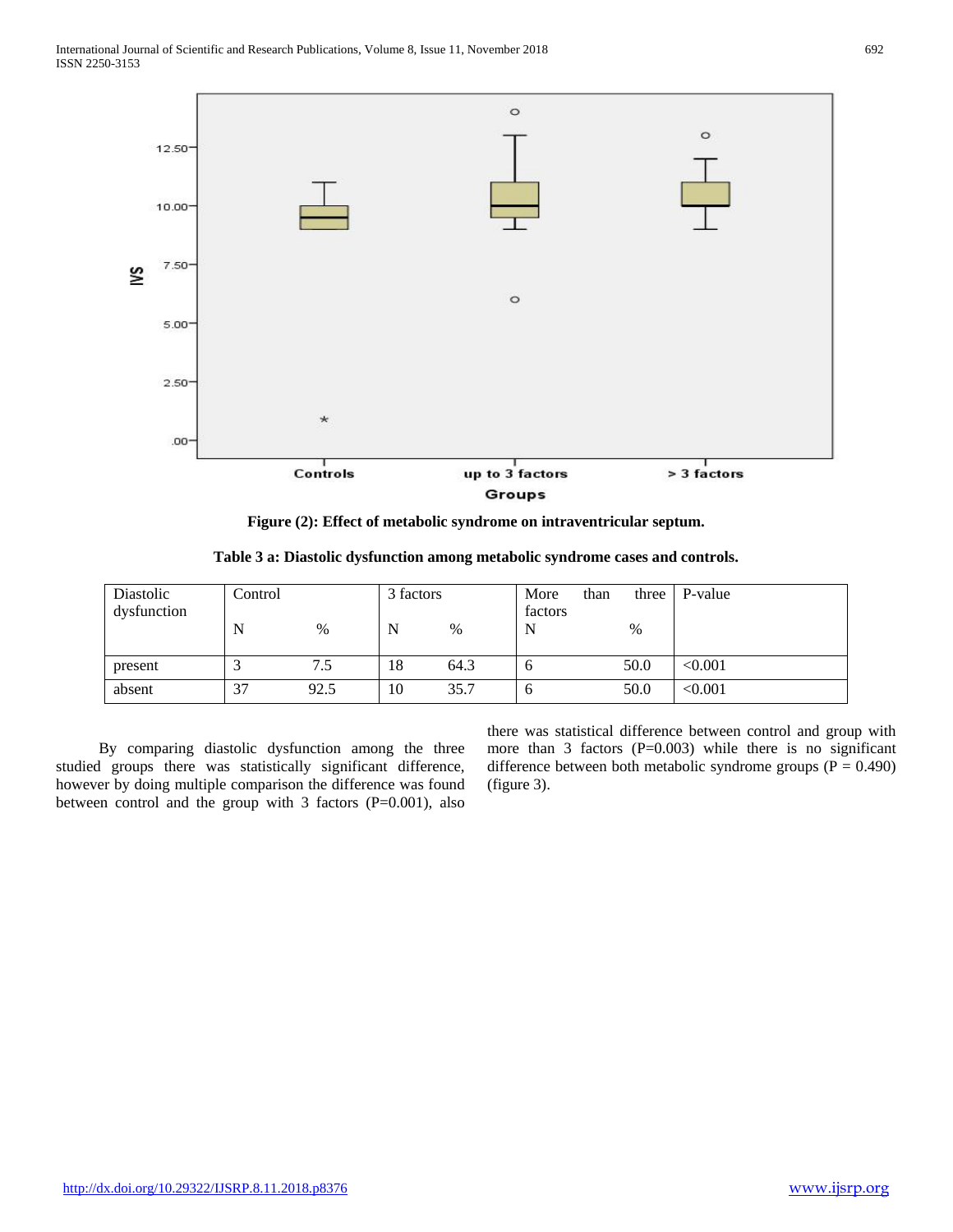

**Figure (3); Diastolic dysfunction among metabolic syndrome cases and control**

**Table 3 b: Mean diastolic blood pressure among patients with and without diastolic dysfunction**

|            | Present<br>$(mean \pm SD)$ | Absent<br>$(mean \pm SD)$ | p-value    |
|------------|----------------------------|---------------------------|------------|
| <b>DBP</b> | $(92.0 \pm 11.10)$         | $(84.4 \pm 8.5)$          | $(P=.026)$ |

Age, sex, clinical and echo parameters were compared among patients with and without diastolic dysfunction within metabolic syndrome sub groups and control and the result was that no significant relations were found except for significantly higher (P=.026) diastolic blood pressure  $(92.0 \pm 11.10)$  among cases with diastolic dysfunction compared to cases without diastolic dysfunction (84.4±8.5).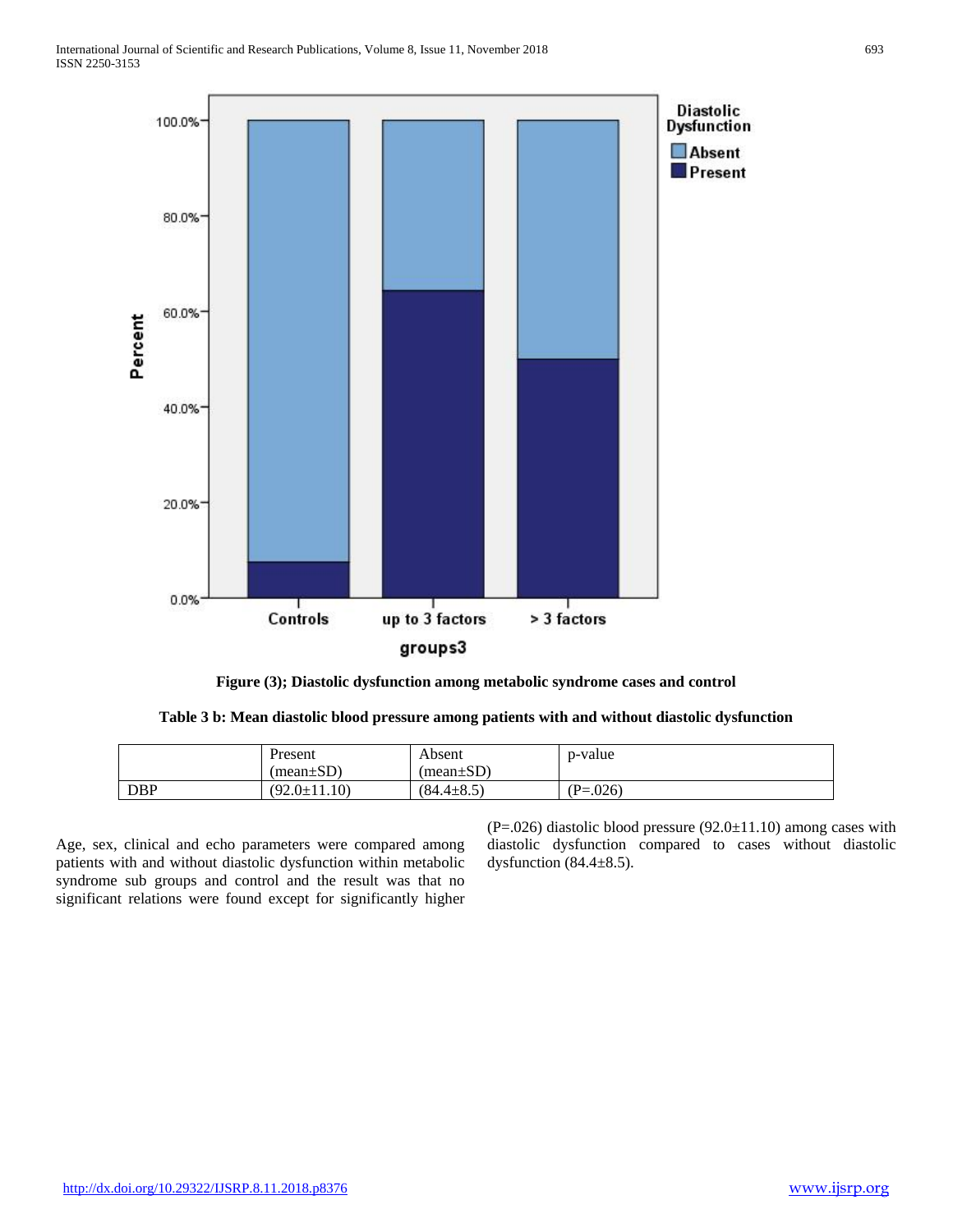

**Figure (4); Effect of blood pressure on diastolic dysfunction among metabolic syndrome cases**

#### IV. DISCUSSION

 Although the influence of diabetes mellitus on left ventricular function has been studied extensively, there is no available data regarding the impact of metabolic syndrome on left ventricular function. Furthermore, the high prevalence of insulin resistance in patients with idiopathic dilated cardiomyopathy compared with healthy control subjects (Witteles RM et al.,2008), suggesting a possible etiologic link between metabolic syndrome and left ventricular dysfunction. In this regard, this study was conducted to evaluate left ventricular function in patients with metabolic syndrome using ECHO.

 In the present study, values of all parameters of MS were significantly higher in persons with MS compared to controls, but there were no significant differences among the 2 MS subgroups. Individual factors of MS in this investigation were not equally distributed in the MS group and its subgroups.

The mean value of BMI was  $36.21 \pm 7.53$  in the study cases, while in the study by Turhan et al., 2009 it was  $30 \pm 4$ . In their recent guidelines, the Indian Council of Medical Research (ICMR) lowered the BMI threshold for Indians due to the higher incidence of insulin resistance than their western counterparts (Misra A et al.,2009). According to this classification, BMI of

less than 18.4 kg/m2 is underweight, 18.5–22.9 kg/m2 is normal, 23–24.9 kg/m2 is overweight, and more than or equal to 25 kg/m² is considered obese. Using this new classification, 93% of cases and 53% of controls were obese. We also found that both visceral obesity assessed by waist circumference and obesity assessed by BMI is predictive of MetS. This was explained by the fact that among our cases all had abdominal obesity by definition and 93% were obese (BMI  $> 25$  kg/m2). This is in accordance with the finding that increased intra-abdominal fat is associated with worse metabolic profile and elevated proinflammatory cytokines, as in the study published by Després and Limieux in Nature in 2006. The same finding was also noted in the study by Voulgari et al.

 The analysis of echocardiographic parameters of the left ventricle structure showed that left atrium anteroposterior diameter was high in metabolic syndrome cases with more than three risk factors than control  $(P_0, 0.035)$  which corresponds to the findings of other authors (Azevedo A et al., 2007). Also, intraventricular septum was higher in group with 3 factors  $(P_0.040)$  and group with more than 3 factors  $(P_0.012)$  than control group. However, there are studies that have shown that no differences in the left ventricular diameters between the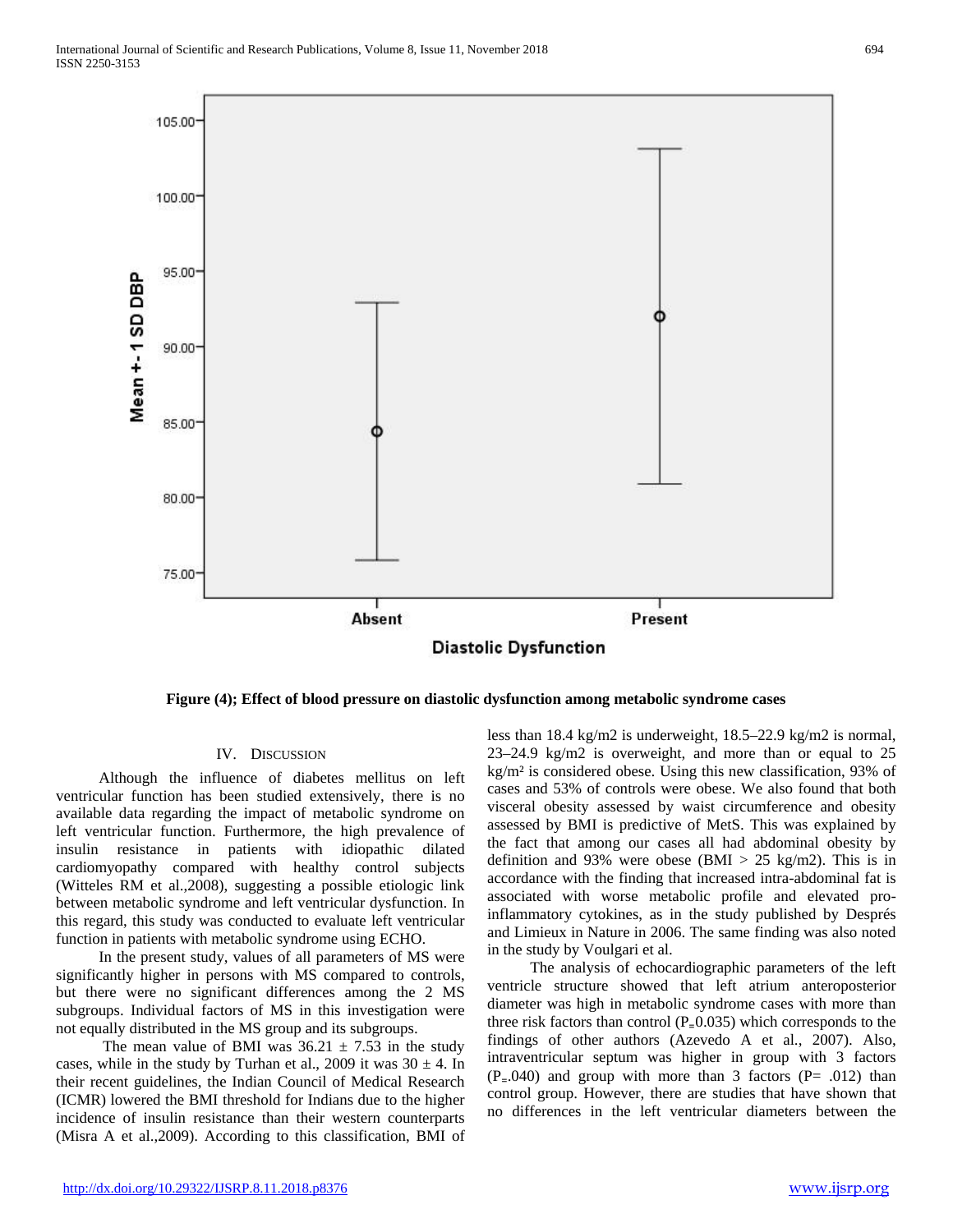control group and the 2 subgroups with MS (de las Fuentes L et al., 2007; Adult Treatment Panel III (2001)).

 The traditional parameters of systolic left ventricular function (ejection fraction and fractional shortening) were not different among the observed groups. Previous studies have investigated the LV functions in patients with MS, but consensus is still lacking (Masugata et al., 2006; Wong et al., 2005). Grandi et al. (2006) have reported that only LV diastolic function is reduced in metabolic syndrome, although LV systolic function is normal which is consistent with the current study. Masugata et al. also have found that cardiac diastolic function was impaired in patients with metabolic syndrome even if they have neither LV hypertrophy nor systolic dysfunction. In contrast, Wong et al, 2005 have reported that metabolic syndrome is associated with both LV systolic and diastolic dysfunctions in subjects with significant risk factors but no cardiovascular disease.

 The prevalence of left ventricular diastolic dysfunction in subgroups of MS

 Azavedo et al. found that the prevalence of the left ventricle diastolic dysfunction increases from 20% to 36% starting from the group without risk factors to subjects with 4 or 5 risk factors (Azevedo et al., 2007), while Fuentes et al. revealed that the prevalence of diastolic dysfunction was 7–9% in the control group, 17–18% in the group with pre-metabolic syndrome (1 or 2 criteria), and 29–35% in the group with metabolic syndrome (Fuentes et al., 2007). In the present study, left ventricle diastolic dysfunction was observed in 7.5% of the controls, 64% in the group with 3 factors, 50% in the group with more than 3 risk factors. The slightly higher percentage of left ventricular diastolic dysfunction in this study could be explained by the higher proportion of hypertensive patients and significantly higher values of systolic and diastolic blood pressure compared to the aforementioned studies. The pathophysiological mechanism by which MS can lead to abnormalities in LV diastolic function is not well understood. In mouse models of diet-induced MS, increased myocardial oxidative stress has been implicated in the development of diastolic dysfunction and was associated with both hypertrophy and fibrosis of the myocardium (Kuster, 2010). Animal models of insulin resistance, hypertension, or dyslipidemia have also implicated the development of cardiac fibrosis, abnormal intracellular calcium handling (Kuster, 2010). cardiomyocyte lipotoxicity, mitochondrial dysfunction, impaired endothelial blood flow, increased vascular stiffness, and inflammation (Katz et al., 2006). Although mechanistic inferences cannot be drawn from our observational study, these results support the notion that metabolic heart disease can lead to impaired myocardial relaxation in the absence of LVH. Further studies are needed to elucidate potential mechanisms and potential therapeutic targets. Results for studies of the association of SBP with parameters of LV function have shown that hypertension may have been responsible for the diastolic dysfunction observed in the current study. Hypertension causes increased arterial stiffness and thickness, which may be partly responsible for the myocardial changes because of an abnormal ventriculoarterial interaction (Wong et al., 2005). However, prior studies that identified hypertension and obesity as independent predictors of impaired LV diastolic function (Peterson et al.2004;

#### **REFERENCES**

- [1] Alberti, K.G., et al (2006) Metabolic syndrome—a new world-wide definition. A Consensus Statement from the International Diabetes Federation. Diabet Med 23(5):469–4800
- [2] Andersen, N.H., Poulsen, S.H., Helleberg, K., et al (2003). Impact of essential hypertension and diabetes mellitus on left ventricular systolic and diastolic performance. Eur J Echocardiography.; 4: 306–12
- [3] Azevedo, A., Bettencourt, P., Almeida, P.B, Santos, A.C., Abreu-Lima, C., Hense, H.W., Barros, H. (2007). Increasing number of components of the metabolic syndrome and cardiac structural and functional abnormalities cross-sectional study of the general population. BMC Cardiovasc Disord.; 7:17.
- [4] Bella, J.N., Palmieri, V., Roman, M.J., Liu, J.E., Welty, T.K., Lee, E.T., Fabsitz, R.R., Howard, B.V. (2002). Devereux RB. Mitral ratio of peak early to late diastolic filling velocity as a predictor of mortality in middleaged and elderly adults: The Strong Heart Study. Circulation.; 105:1928e1933.
- [5] Dwyer, E.M., Asif, M., Ippolito, T., Gillespie, M. (2000). Role of hypertension, diabetes, obesity, and race in the development of symptomatic myocardial dysfunction in a predominantly minority population with normal coronary arteries. Am Heart J.; 139:297–304.
- [6] Eckel, R.H., Grundy, S.M., Zimmet, P.Z. (2005). The metabolic syndrome. Lancet.; 365:1415–28.
- [7] Executive Summary of the Third Report of the National Cholesterol Education Program (NCEP) Expert Panel on Detection, Evaluation, and Treatment of High Blood Cholesterol in Adults (Adult Treatment Panel III). JAMA 2001; 285:2486–97.
- [8] Ford, E.S. (2005). Risks for all-cause mortality, cardiovascular disease, and diabetes associated with the metabolic syndrome: a summary of the evidence. Diabetes Care.; 28:1769e1778.
- [9] Ford, E. S., Li, C. and Zhao, G. (2010). Prevalence and correlates of metabolic syndrome based on a harmonious definition among adults in the US. J. Diabetes; 2(3): 180–193.
- [10] Friend, A., Craig, L. and Turner, S. (2013). The prevalence of metabolic syndrome in children: a systematic review of the literature. Metab. Syndr. Relat. Disord.;11(2): 71–80.
- [11] Fuentes L., Brown, A., Mathews, S., et al (2007). Metabolic syndrome is associated with abnormal left ventricular diastolic function independent of left ventricular mass. Eur Heart J, 28(5): 553–59
- [12] Grandi, A.M., Maresca, A.M., Giudici, E., Laurita, C., Marchesi, F., Solbiati, et al (2006). Metabolic syndrome and morphofunctional characteristics of the left ventricle in clinically hypertensive nondiabetic subjects, Am. J. Hypertens. 19: 199–205.
- [13] Grundy, S.M., Cleeman, J.I., Daniels, S.R., et al (2005). American Heart Association; National Heart, Lung and Blood Institute. Diagnosis and management of the metabolic syndrome: An American Heart Association/ National Heart, Lung, and Blood Institute Scientific Statement. Circulation; 112:2735–52.
- [14] Isomaa, B., Almgren, P., Tuomi, T., Forsen, B., Lahti, K., Nissen, M., Taskinen, M.R., Groop L (2001): Cardiovascular morbidity and mortality associated with the metabolic syndrome. Diabetes Care 24:683-689.
- [15] Kane, G.C., Karon, B.L., Mahoney, D.W., Redfield, M.M., Roger, V.L., Burnett, J.C., Jacobsen, S.J., Rodeheffer, R.J. (2011). Progression of left ventricular diastolic dysfunction and risk of heart failure. JAMA; 306:856e863.
- [16] Katz, A.M., Zile, M.R. (2006). New molecular mechanism in diastolic heart failure. Circulation 2006; 113:1922e1925.
- [17] Kuster, G.M., Lancel, S., Zhang, J., Communal, C., Trucillo, M.P, Lim, C.C., Pfister, O., Weinberg, E.O., Cohen, R.A., Liao, R., Siwik, D.A., Colucci, W.S. (2010). Redox-mediated reciprocal regulation of SERCA and Naþ-Ca2 exchanger contributes to sarcoplasmic reticulum Ca2þ depletion in cardiac myocytes. Free Radic Biol Med.; 48:1182e1187.
- [18] Lang, R.M., Badano, L.P., Mor-Avi, V., Afilalo, J., Armstrong, A., Ernande, L., et al. (2015). Recommendations for cardiac chamber quantification by echocardiography in adults: an update from the American society of echocardiography and the European association of cardiovascular imaging. J Am Soc Echocardiogr; 28:1–39.
- [19] Mahmud, A., Almuntaser, I., Brown, A., et al (2009): Left ventricular structural and functional changes in the metabolic syndrome. J Cardiometab Syndr; 4(2): 81–88